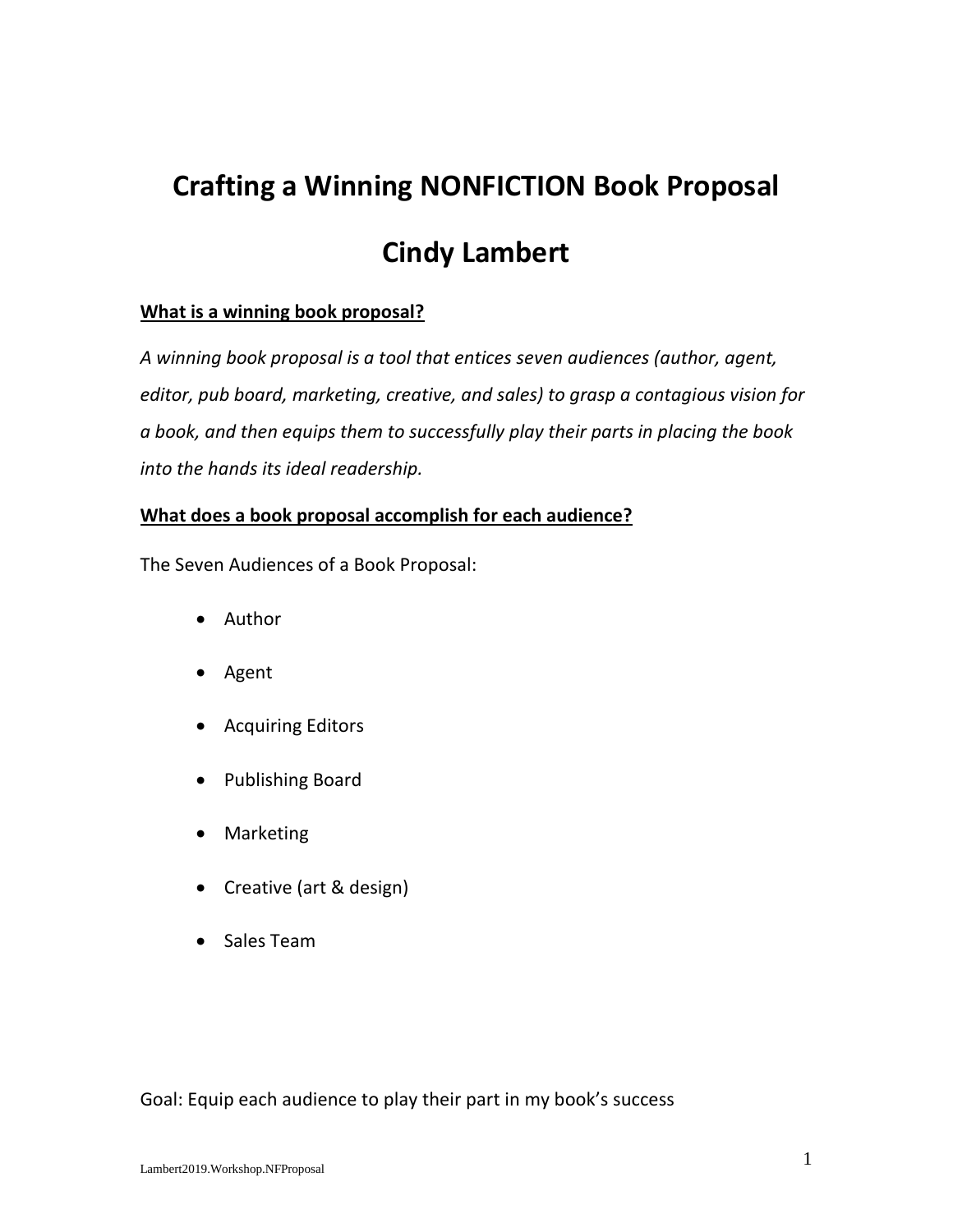#### **Formatting your proposal**:

- 12 point Times New Roman font on standard 8  $\frac{1}{2}$  x 11.
- Single-space the entire proposal EXCEPT the sample chapters. Sample chapters need to be double-spaced.
- Number all pages sequentially, including your sample chapters.
- Footer: include your name, title, and page number on the footer of every page
- NEVER BIND, HOLE-PUNCH, OR STAPLE PAGES!

#### **Cover Letter:**

Whenever sending a proposal to an agent or publisher, always send a cover letter. The cover letter is an entirely SEPARATE document from the proposal.

## **The 4 C's of a NONFICTION Cover letter:**

**C**ourteous, **C**ompelling, **C**oncise, **C**ontact

- Be professional and business-like rather than casual or quirky
- Use no more than 2/3 of a page, single-spaced. Include, *at the most*, four brief paragraphs
- Capture immediate interest by asking a question or making a statement that surfaces the need or interest met by the book.
- Very briefly, cast a vision for the purpose and core message of the book
- State the uniqueness that sets this book and you, as author, apart from others
- State whether or not this is a multiple submission (meaning that you are sending the same proposal to multiple agents/publishers at that same time).
- Thank the agent/editor for their time and considerations and offer complete contact information.
- Include all your contact information (physical address, email, phone numbers) on the cover letter as well as on the cover page of the proposal.

## **Instructions for Using the Template Below:**

The headings on the sample proposal template below cover the critical elements of a thorough proposal. However, some agents and/or publishers may have variations in requirements. Once you have selected the agents/publishers you wish to approach, research each agent's/publisher's requirements, standards and procedures.

NOTE: **Each heading within a book proposal answers a key question.** Feel free to use the headings and format of the template below. Be sure to REMOVE the key question and explanation beneath each header. (These are our explanations *to you.)*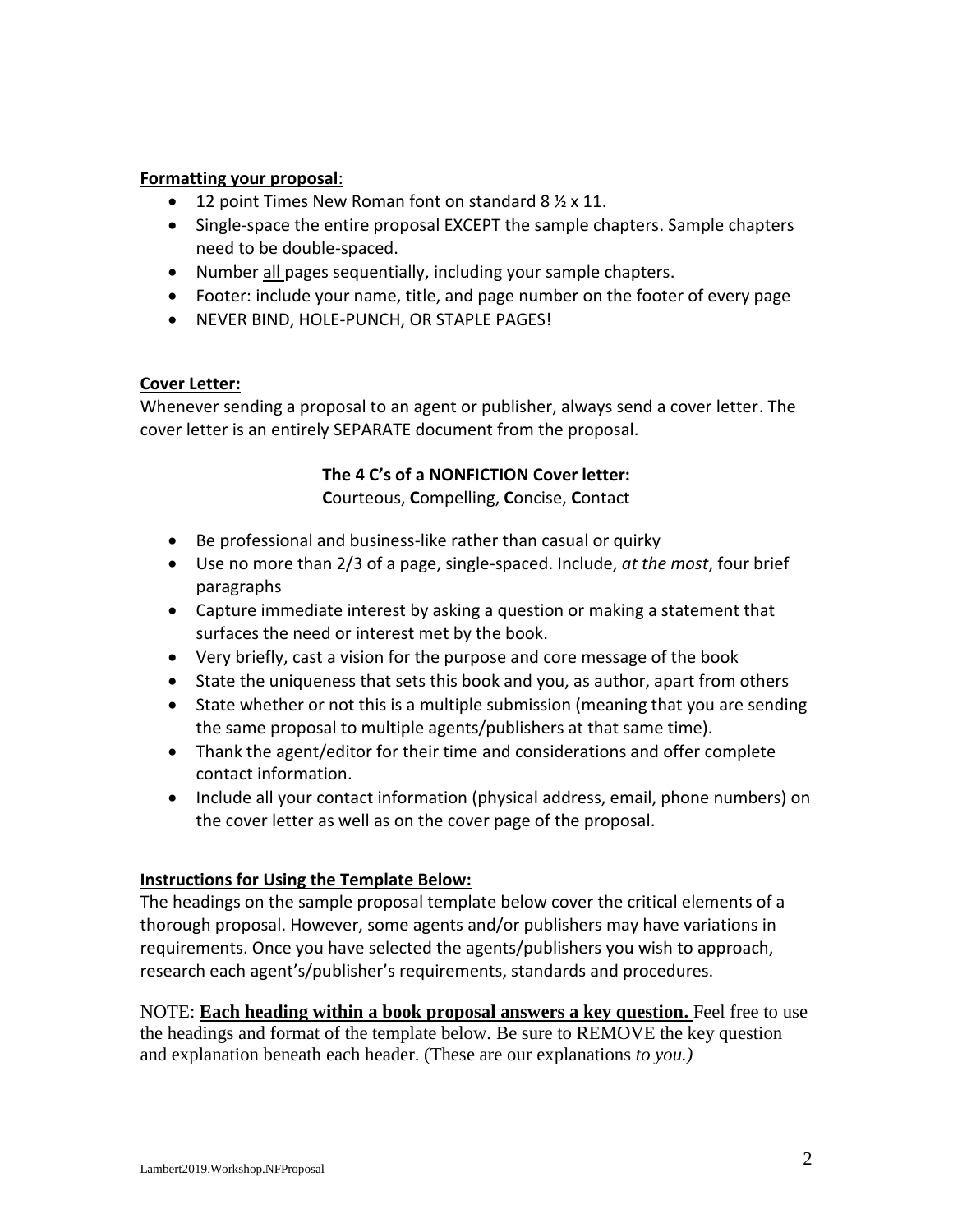## [Sample cover page]

## A Proposal

# **Title** Subtitle

By **Author**

Contact Information: Agent or Author Name Address Address Email Phones: home/office/cell as applicable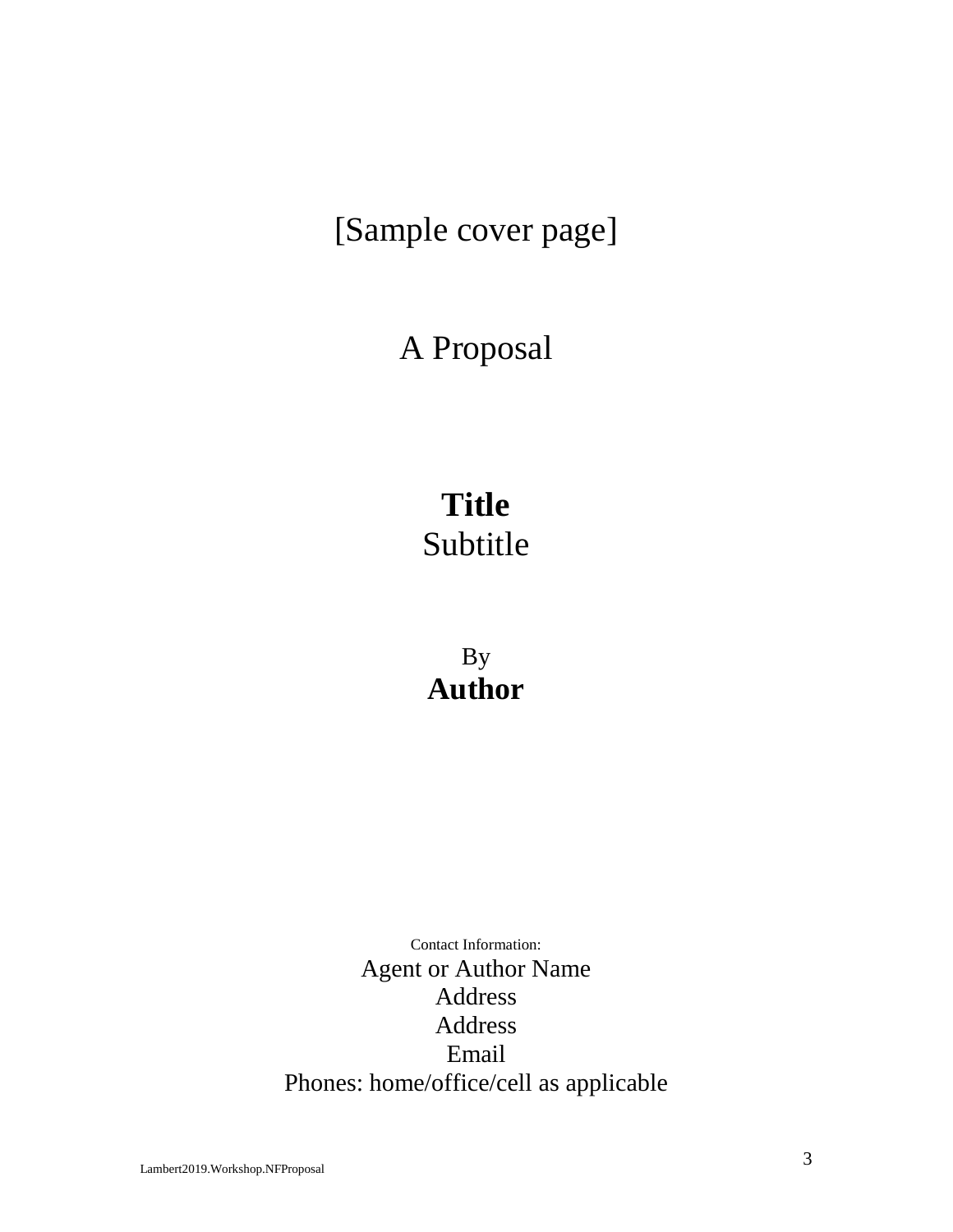### **Felt Need**

• What is the felt need that would drive someone to read this book? Describe the need met by the core message, in one, or at the most, two sentences. Your description of FELT NEED needs to clearly identify what factors will drive your reader to purchase and read this book.

#### **Purpose of Book**

• What will this book accomplish in the life of the reader? Given the felt need you've described above, in one to three sentences describe what impact you intend this book to have on the reader. This is not a description of the book, but the driving purpose that book will accomplish. Keep in mind that some nonfiction books are written to provide instruction, knowledge, and information. Others are written to inspire, motivate, and/or entertain. Some are written to accomplish a combination of those goals. Be as specific as possible.

#### **Genre**

• What genre (category) does this book fall into?

Every book needs to fit into a "shelving" category. If it were shelved in a bookstore, what category would be the best fit? A few examples: Biography, Memoir, Self-help, Devotional, Marriage, Parenting, Relationships, Finance, Counseling, Men, Women, Grief, Christian Living, Spiritual Growth, Humor, Inspirational, Bible Study, Reference, Theology, etc. It is acceptable to list up to two.

#### **Brief Description (One to two sentences)**

• How is this book best described, in one or two sentences?

Imagine yourself a writer for an Internet bookseller or a sales clerk in a bookstore. In one or two sentences, entice a shopper to grasp what this book will do for him or her. This is sometimes called the "pitch" or "elevator speech" and the goal is to present the book in a nutshell.

#### **Overview (approximately 500 words)**

• How is this book best described in about 500 words?

Consider this similar to a catalog description of your book. Give a clear understanding of the book's purpose, contents, features, and uniqueness, expressed in an engaging, dynamic way.

#### **Special Features**

• What features will the book provide for readers to absorb and apply this material to their lives?

Describe all special features of the book such as appendices, indexes, application exercises, reader's group discussion guide, self-tests, art or illustrations, charts, links, glossary, etc.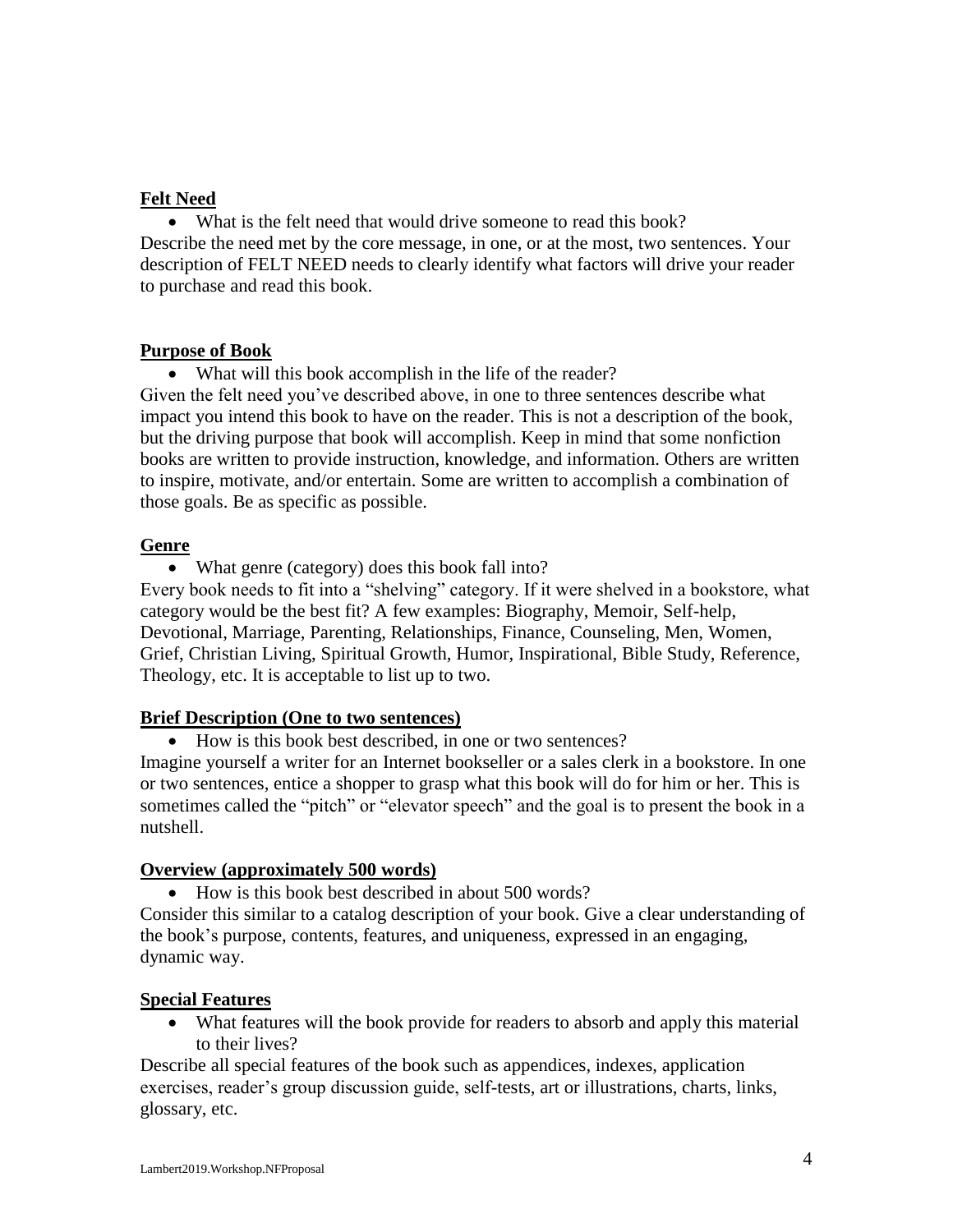#### **Primary Audience**

• Who is the core target audience for this book?

Who is the dead center target reader? Describe your "ideal" reader as specifically as applicable including, as appropriate, the following: age range, generational identity, life stage, gender, marital status, parents, education level, spiritual state (i.e., believer, active Christian, cultural Christian, seeker or spiritually curious, non-Christian), professional or lay status (pastors, leaders, teachers, counselors, professionals), geographic location, specific life needs.

#### **Secondary Audience(s)**

• Who, in addition to the target audience, might read or purchase this book? In addition to your core target audience, who might be the next most interested target(s)?

#### **Reader Benefits**

• What specific benefits will the reader experience upon reading this book? Describe, specifically, what this book will accomplish in the lives of readers. This can be in paragraph form or in bullet points.

#### **Author Biography, Brief (one brief paragraph ideal for flap on book jacket)**

Describe your position, brand, expertise, and qualifications. Close with your city and state and family. Example of final sentence: Christina Doe resides in Minneapolis, MN with her husband, two children, and their Saint Bernard, Hugo.

#### **Author Biography (500 words or less, an expanded version of the above)**

Describe your position, brand, expertise, and qualifications. Include education, career, and life experiences that qualify you as one who has earned the right to be heard on this topic.

#### **Author's Writing Experience**

• What previous writing experience does the author have? Include all previously published works, magazines, newsletters, and professional papers. Include complete bibliographic information and sales or distribution numbers for each.

## **Author's Platform**

• What audience reach does this author already have?

Describe your platform (your exposure and interaction with audiences) such as media, speaking, teaching, social media (Facebook, Twitter, blogs, etc.). Include numbers of people touched by each, speaking schedules, past media appearances and contacts, upcoming opportunities, etc.

## **Unique Author Qualifications**

• Why/how is the author uniquely equipped to write this message?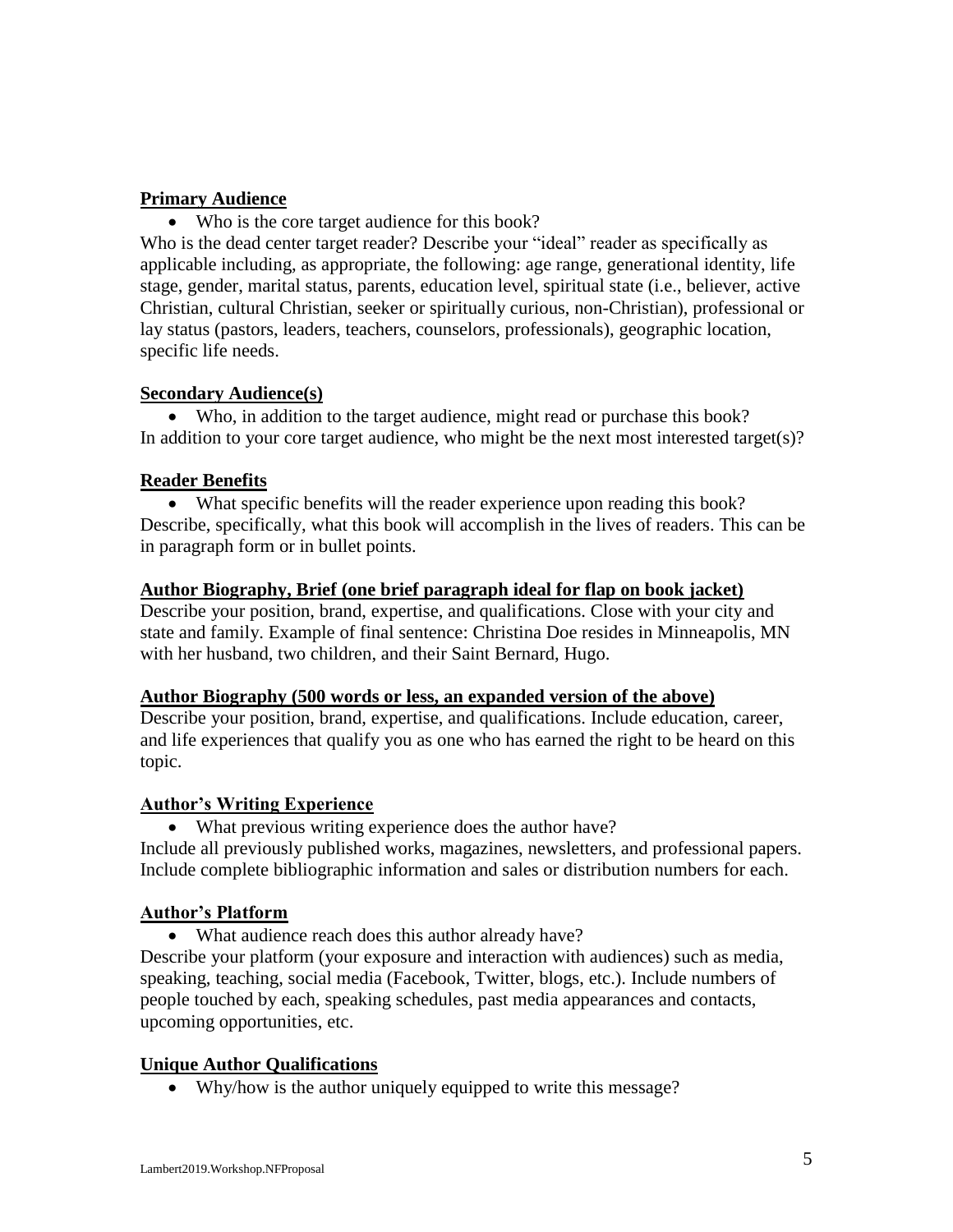Here you may editorialize a bit, explaining, briefly, why or how your experience has qualified you to write on this subject. *For example:* Christina Doe leads executive workshops on time management and has developed her own copyrighted self-assessment curriculum, road-tested for over thirteen years.

#### **Unique Positioning among Competition in the Marketplace**

• What other books have been published to this audience that meet this, or a similar need/interest and how does this book compare?

Describe at least three (preferably five or six) other books in the marketplace that are similar in nature or seek to meet the same need. Then for each, offer a few sentences describing how your book is unique from the competition.

Include statistics and research that help quantify the reading audience or need. For instance, for a book written to women with breast cancer, offer statistics on how many women are diagnosed with breast cancer each year.

#### **Unique Selling Proposition (USP)**

• How is this book unique from every other book?

Here you are putting together the above information in a summary that encompasses the "positioning" of your book.

Complete the following sentence:

*If (insert core target audience) reads (insert title)*

*Then (insert pronoun of target audience) will experience/discover/be… (insert reader benefits)*

*Because (describe HOW the book will accomplish its objectives).*

Example USP of a time management book for women:

*If women who feel overwhelmed by overly demanding lives and impossible to-do lists, read Escaping the Time Trap: 10 Strategies to Bring Balance to the Overwhelmed Woman*

*Then they will discover effective strategies to prioritize their lives and successfully balance the conflicting demands on their time,*

*Because they will have been led through self-tests to discover their unique time traps and learned proven and tested techniques to bring balance into their lives.*

#### **Potential endorsers**

• What endorsers are likely to recommend this book to their own readers and followers?

List potential endorsers in approximate order of the breadth of their influence as far as you know. If you already have relationships or connections with some well-known endorsers, list those first and include comments about your connection. Also, if you already have endorsements, include those here.